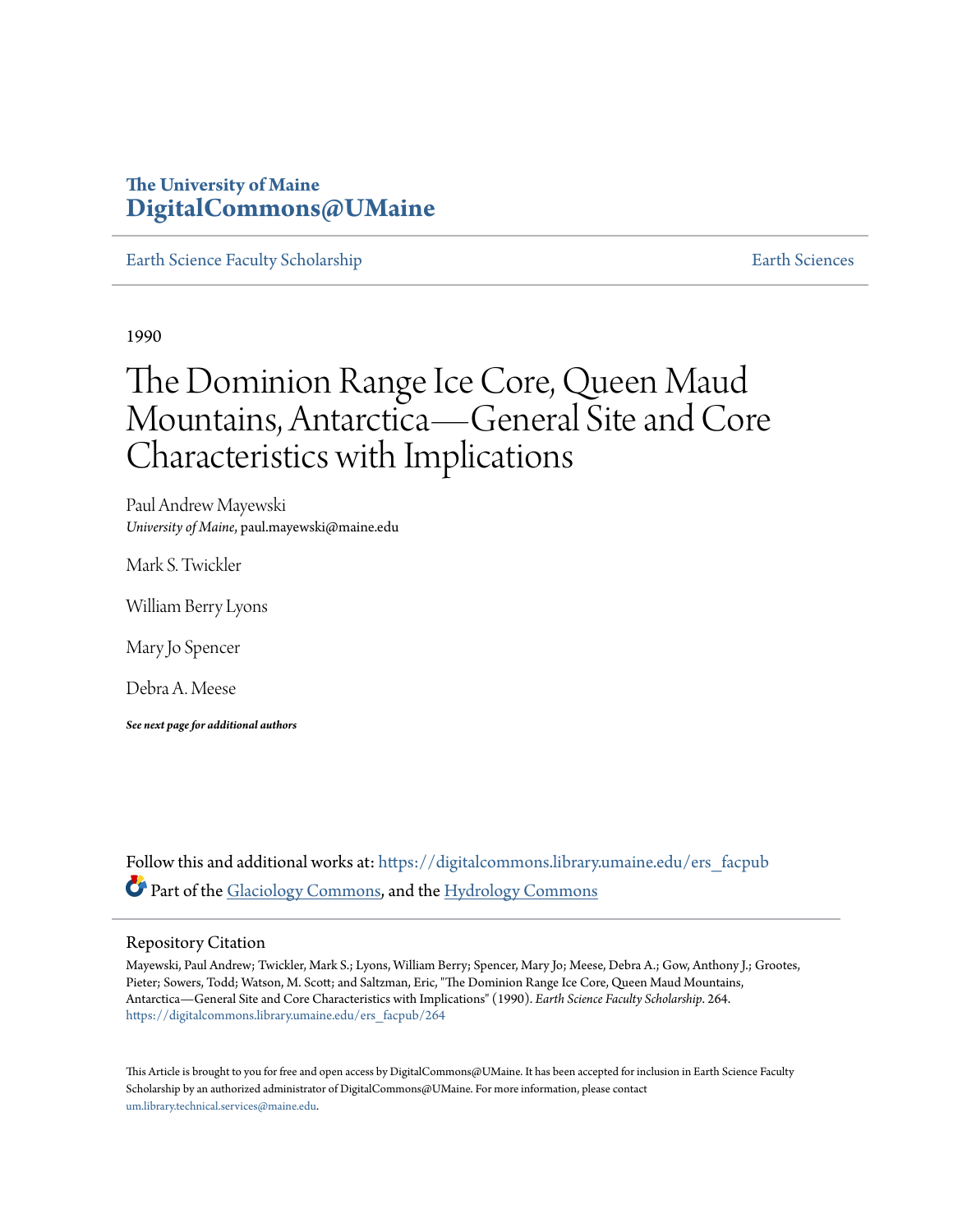### **Authors**

Paul Andrew Mayewski, Mark S. Twickler, William Berry Lyons, Mary Jo Spencer, Debra A. Meese, Anthony J. Gow, Pieter Grootes, Todd Sowers, M. Scott Watson, and Eric Saltzman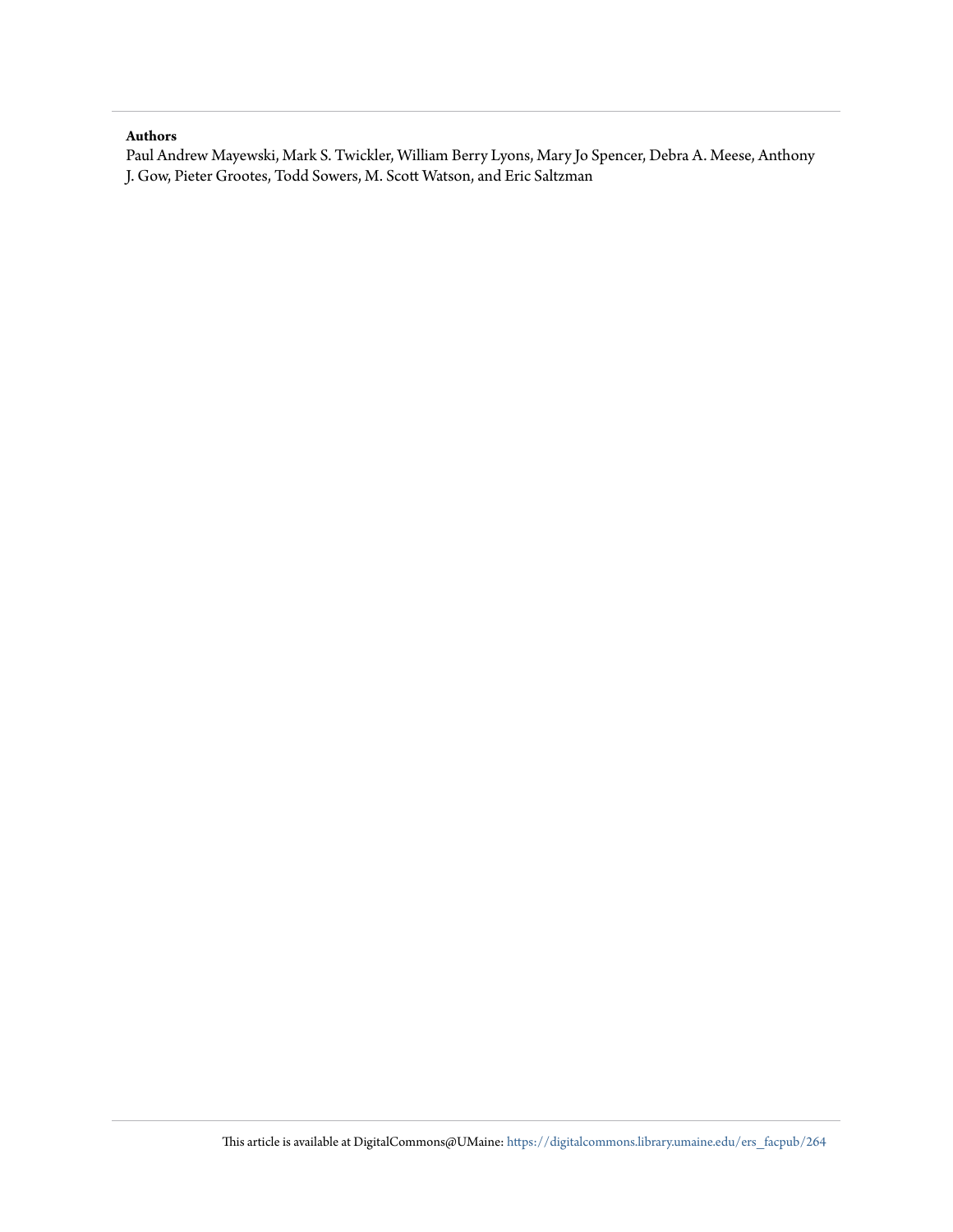## THE DOMINION RANGE ICE CORE, QUEEN MAUD MOUNTAINS, ANTARCTICA - GENERAL SITE AND CORE CHARACTERISTICS WITH IMPLICATIONS

By PAUL A. MAYEWSKI, MARK S. TWICKLER, WM BERRY LYONS, MARY 10 SPENCER,

(Glacier Research Group, Institute for the Study of Earth, Oceans and Space (EOS), University of New Hampshire, Durham, New Hampshire 03824, U.S.A.)

DEBRA A. MEESE,

(Glacier Research Group, Institute for the Study of Earth, Oceans and Space (EOS), University of New Hampshire, Durham, New Hampshire 03824, U.S.A., and U.S. Army Cold Regions Research and Engineering Laboratory, Hanover, New Hampshire 03755, U.S.A.)

ANTHONY 1. Gow,

(U.S. Army Cold Regions Research and Engineering Laboratory, Hanover, New Hampshire 03755, U.S.A.)

PIETER GROOTES.

(Quaternary Isotope Laboratory, University of Washington, Seattle, Washington 98195, U.S.A.)

TODD SO<sup>W</sup>ERS,

(Graduate School of Oceanography, University of Rhode Island, Narragansett, Rhode Island 02882, U.S.A.)

M. SCOTT WATSON,

(Polar Ice Coring Office, University of Nebraska, Lincoln, Nebraska 68558, U.S.A.)

and ERIC SALTZMAN

(Rosenstiel School of Marine and Atmospheric Sciences, University of Miami, Miami, Florida 33149, U.S.A.)

ABSTRACT. The Transantarctic Mountains of East Antarctica provide a new milieu for retrieval of ice-core records. We report here on the initial findings from the first of these records, the Dominion Range ice-core record. Sites such as the Dominion Range are valuable for the recovery of records detailing climate change, volcanic activity, and changes in the chemistry of the atmosphere. The unique geographic location of this site and a relatively low accumulation rate combine to provide a relatively long record of change for this potentially sensitive climatic region. As such, information concerning the site and general core characteristics are presented, including ice surface, ice thickness, bore-hole temperature, mean annual net accumulation, crystal size, crystal fabric, oxygen-isotope composition, and examples of ice chemistry and isotopic composition of trapped gases.

#### INTRODUCTION

Localized accumulation basins in the Transantarctic Mountains, fed completely by precipitation on to the site, provide a new avenue for Antarctic ice-core research. These sites are valuable for the recovery of records detailing climatic change, volcanic activity, and changes in atmospheric chemistry for periods extending well into the last glacial period. Since these sites are located within the transitional zone between plateau ice and ocean-ice shelf,

they could provide some of the most climatically sensitive records available from Antarctica. Furthermore, unlike those ice cores retrieved from the interior of Antarctica, there are terrestrial records from nearby sites that can be used for comparison (e.g. Denton and others, 1971; Drewry, 1980; Stuiver and others, 1981; Mayewski and Goldthwait, 1985).

The Dominion Range (Fig. I) is the first in a series of planned Transantarctic Mountains ice-core sites (Fig. I). The Dominion Range is located along the edge of the East Antarctic ice sheet, approximately 500 km from the South Pole and 120 km from the Ross Ice Shelf, at the confluence of Beardmore and Mill Glaciers (Fig. 2). These glaciers, along with several other outlet glaciers in the Queen Maud Mountains (sub-sector of the Transantarctic Mountains), drain the Titan Dome area of the East Antarctic ice sheet. Approximately half of the Dominion Range (Fig. 2) is icefree and the average elevation of the range is 2700 m.

Between 20 November and 14 December 1984, a tent camp was operated in the Dominion Range. Due to logistic restraints, all aspects of the study, including reconnaissance, site characterization, and recovery of a 201 m core were undertaken in the same field season. In this paper we present the results of site and core characterization, specifically ice surface and ice thickness, bore-hole temperature, mean annual net accumulation, crystal size, crystal fabric, oxygen-isotope composition, and examples of ice chemistry (C1<sup>-</sup>, SO<sup>2</sup><sub>4</sub>, MSA), and isotopic composition of trapped gases.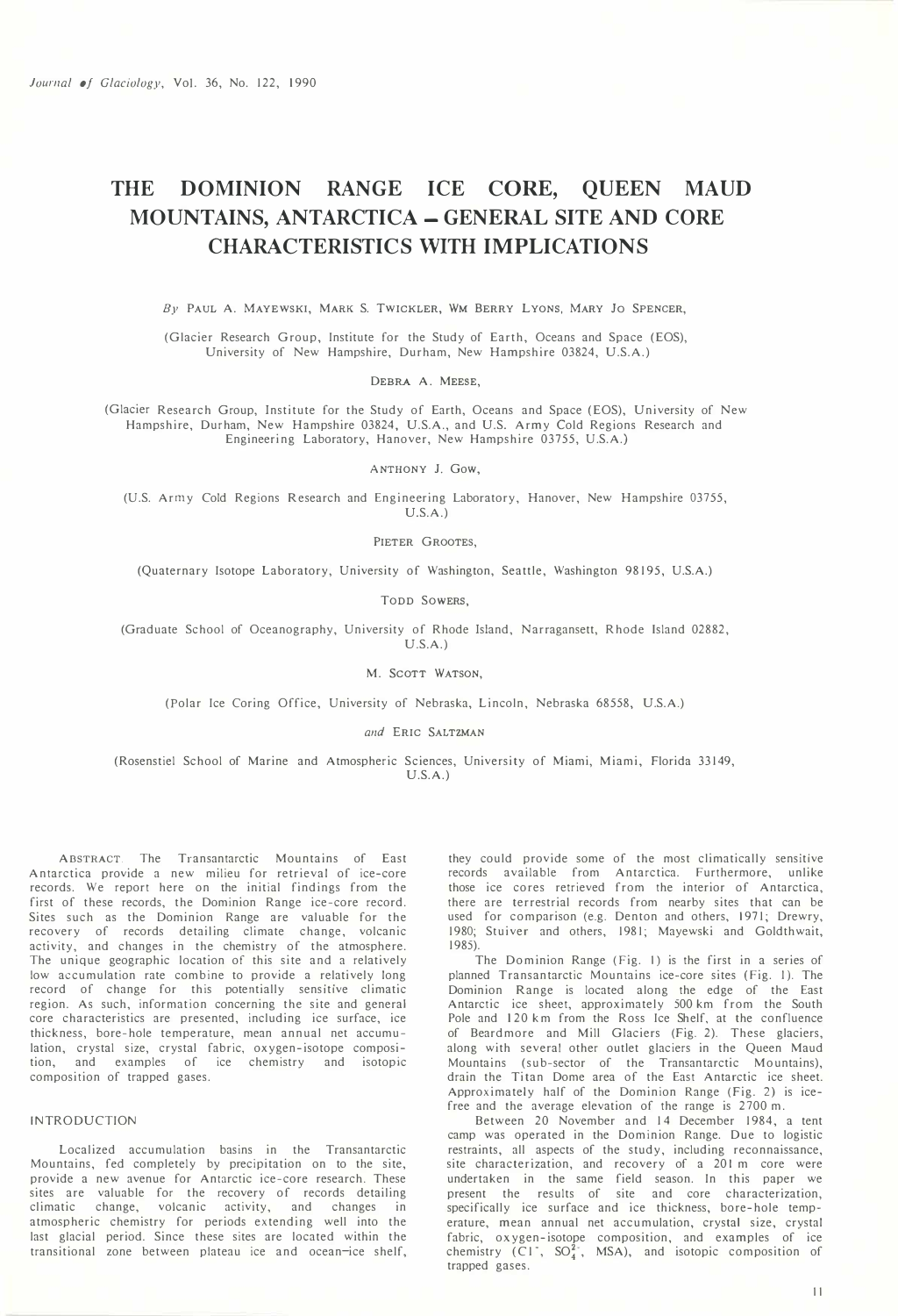

 $Fig. 1. Location map.$ 



### ICE-SURFACE AND ICE-THICKNESS MEASUREMENTS

The early part of the field season was devoted to establishing an optimum site for recovery of an ice core (Fig. 2). Maps, visual observations of ice-surface topography, and the presence of bedrock ridges all validated initial estimates that the Dominion Range ice cover is either entirely separated from or only minimally connected to the East Antarctic ice sheet and hence the site is a catchment for local precipitation. Exposed bedrock ridges flanking the Dominion Range are cavernously weathered. Comparison of the degree of cavernous weathering with that examined in the general region of the Queen Maud Mountains by Mayewski and Goldthwait (1985) suggests that ice has not topped these ridges for at least several tens of thousands of years.

Based on an examination of USGS (1:250 000) topographic maps and a radio echo-sounding survey conducted in the field, the Dominion Range ice mass is divisible into three major drainage basins, referred to as A, B, and C (Fig. 2). The radio-echo survey employed a mono-pulse system (after Watts and Isherwood, 1978) and was centered primarily over drainage basin C. It included measurements at 42 stations, ten of which were occupied at least twice to test instrument reproducibility, which proved to be less than the error inherent in reading the oscilloscope. Final ice-thickness measurements were determined using Watts and Isherwood's (1978) relationship with adjustments for density made using measurements from the core. Crevassed areas in the southern section of basin C, lower Vandament Glacier, prevented the recovery of useful radio echo-sounding data from this area.

Drainage basin C surface topography (Fig. 3) is characterized by a general surface slope to the east, thus



#### Fig. 3. Drainage basin  $C$  ice surface.

the major part of the drainage for C discharges through Vandament Glacier. Ice thicknesses in basin C (Fig. 4) range from  $\approx$ 350 to <50 m with the thickest areas north of the drill site and in the Mount Tennant area. Thinner ice areas are found in the western part of the basin close to the C-A surface ice divide, and the remainder of the basin is characterized by ice depths most commonly in the range 200-300 m. The general gradient of the subglacial topography is east-south-east.

The core site (see Figs 2, 3, and 4) was chosen  $\approx$ 1.7 km  $down-flow$  line from the C-A ice divide to minimize complications due to flow right on the divide and  $\approx 1.7$  km up-slope from the base camp to minimize the effects of any local chemical contamination from the camp. Although it cannot be demonstrated definitively with the data available, it appears that if any East Antarctic ice penetrates drainage basin C from the Mount Tennant area that this ice would be deflected eastward toward Vandament Glacier and hence away from the drill site. A comparison between ice-surface contours (Fig. 3) and ice-thickness contours

Fig. 2. Dominion Range location map.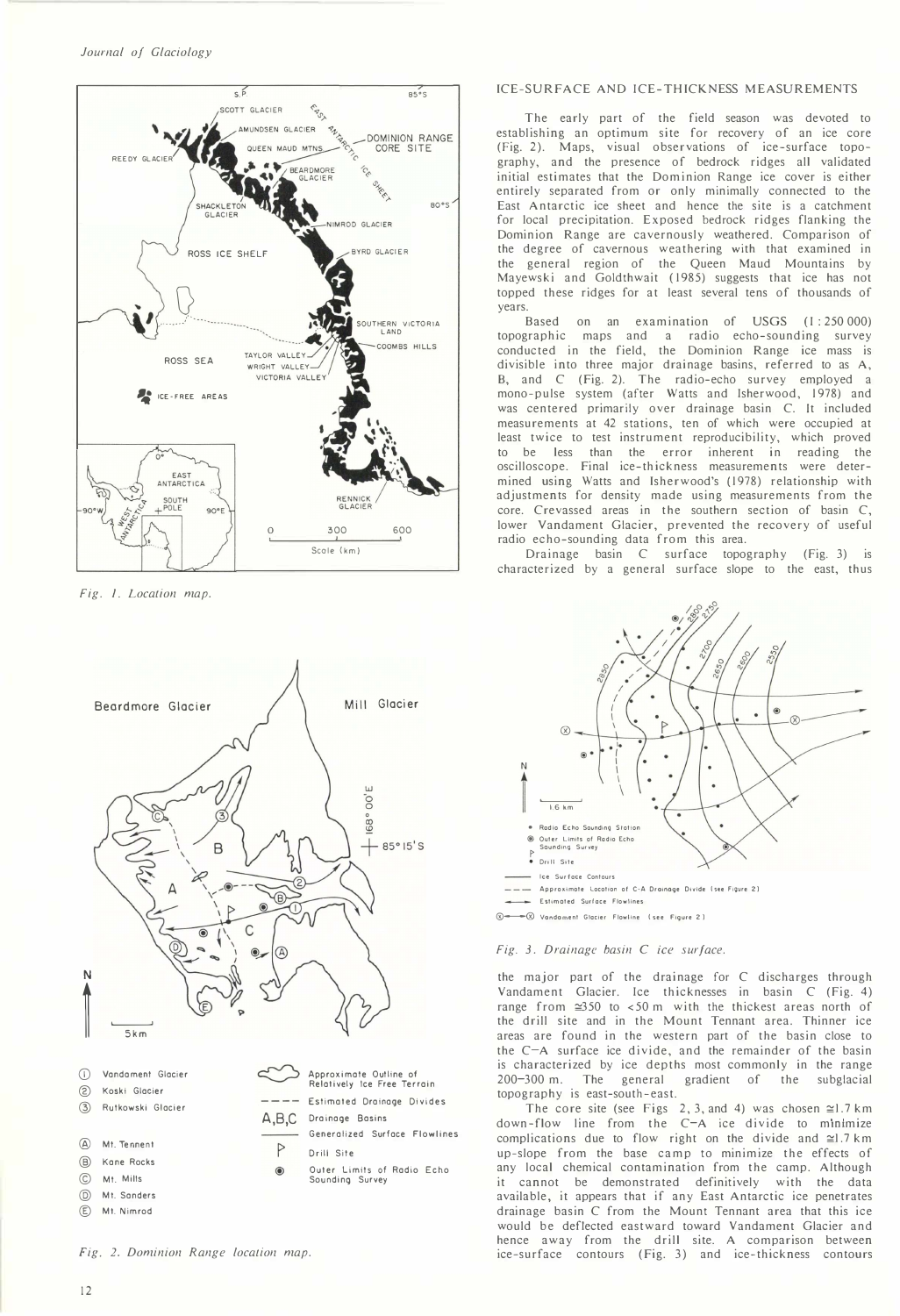

Fig. 4. Drainage hasin  $C$  ice thicknesses.



Fig. 5. Temperature. density (smoothed). and mean crystal  $size$  as a function of depth.

(Fig. 4) in the area of the Vandament Glacier flow line suggests that the ice in this area must be strained.

#### BORE-HOLE TEMPERATURE AND MEAN ANNUAL NET ACCUMULATION

Temperature measurements were made at 5 m intervals (Fig. 5) down the entire length of the bore hole using a thermistor system designed by L. Hansen (PICO). Twenty readings at 20 s intervals were made at each depth immediately following a 10 min equilibrium period. Instrument error is ±0.02°C based on duplicate measurements. The mean annual temperature, at 10 m depth, is  $-37.3^{\circ}$ C, and the temperature at the base of the core, 201 mbar (m beneath surface), is  $-31.3$ °C. Radio echosounding results suggest that the glacier at this point is <230 m thick, hence there is little doubt that the base of this ice mass is frozen to the bed.

Mean annual net accumulation was determined by a combination of measurements, including total  $\beta$ -activity,  $210$  Pb, 14  $\pm$  14 C, seasonal signature in anion chemistry, and chemistry, and chemistry, and chemistry, and chemistry, and chemistry, and chemistry, and chemistry, and chemistry, and chemistry, and chemistry, and chem

volcanic horizons. Details concerning the dating of the core appear in Spencer and others (in press). We report here only the resultant mean annual net accumulation for the upper  $\approx 100$  m of the core which is  $\approx 35$  kg m<sup>-2</sup> a<sup>-1</sup>.

The mean annual temperature and mean annual accumulation at this site are consistent with relationships presented by Gow (1968) for a survey of Antarctic sites.

#### CRYSTAL SIZE AND FABRIC

Horizontal and vertical thin sections were cut from core samples taken at depths of 59.5, 70.7, 85.3, 122.7, 143.2, and 190 mbar. Mean crystal size (Fig. 5) within each section was determined from measurements of the long and short axes of individual crystals. Fabrics (Fig. 6) were determined from measurements of c-axis orientations using a Rigsby stage (Langway, 1958).

Mean crystal cross-section increased from  $\approx$ 7 mm<sup>2</sup> at 59.5 mbar to  $\approx$  13 mm<sup>2</sup> at 70.7 mbar and then decreased progressively to  $\approx 2 \text{ mm}^2$  between 70.7 and 143.2 mbar before increasing to  $\approx$ 7 mm<sup>2</sup> at 190 mbar. Sections at 59.5 and



Fig. 6. Fabric point-seatter diagrams illustrating c-axis orientations at (A) 59.52 mbar, (B) 70.71 mbar (C) 85.28mbar, (D) 122.65 mbar, (E) 143.18 mbar, and (F) 190.00 mbar. Larger dots represent crystals that are greater than twice the average grain-size.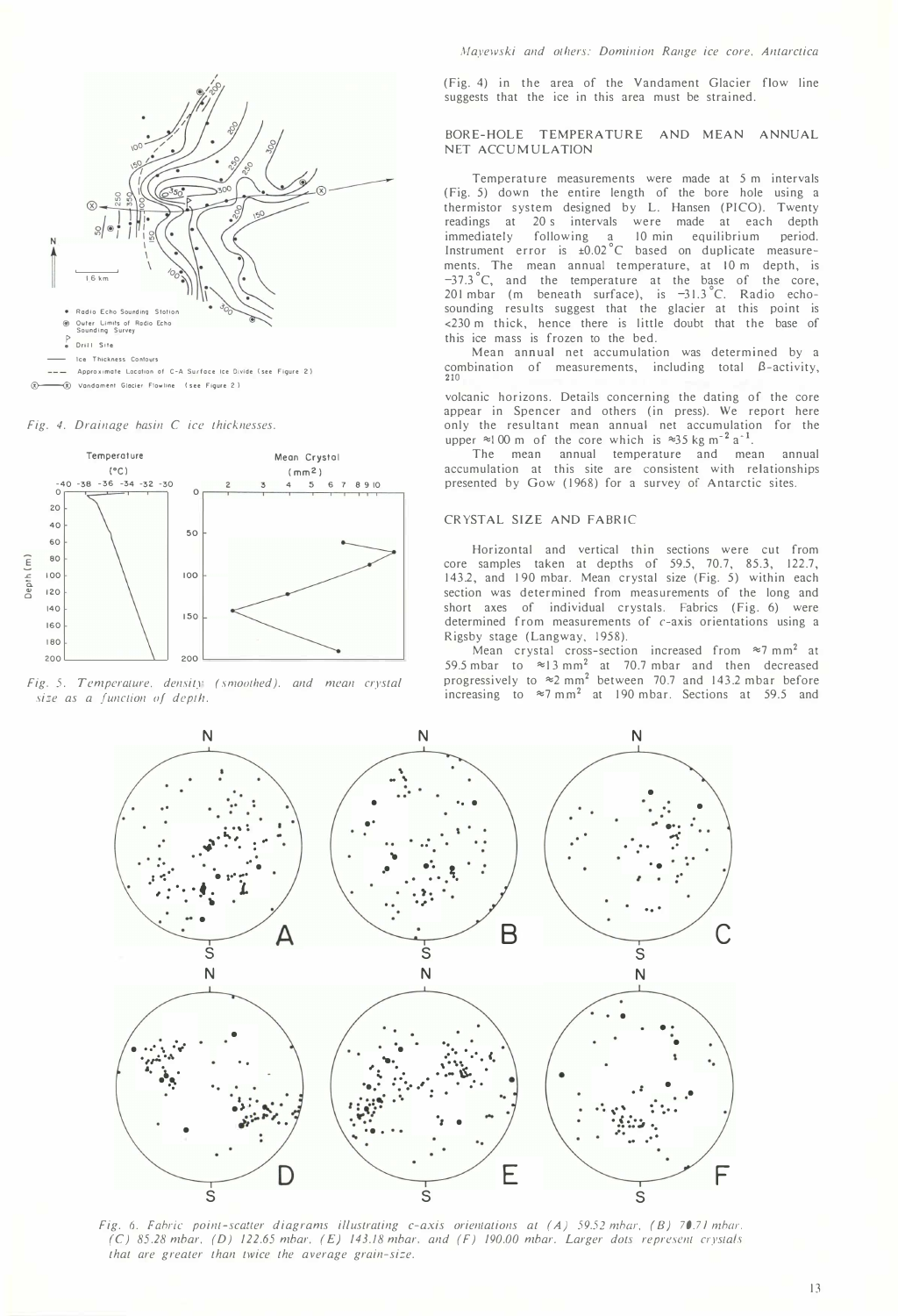#### Journal of Glaciology

70.7 mbar exhibited random fabrics. At 82.3 mbar, a weakly preferred orientation of  $c$ -axes is evident with local  $c$ -axis concentrations of 8% per 1% area of projection. By 122.7 mbar, c-axes group into two maxima located approx-<br>imately 35<sup>°</sup> from the vertical. c-axis concentrations as high as 10% per 1% were observed. At 143.2 mbar, a girdle pattern appears with local  $c$ -axis concentrations as high as 12% per 1% area. A ring or small girdle fabric is present at 190 mbar.

The marked decrease in size of crystals between 70.7 and 143.2 mbar may indicate the onset of shearing. Moderate development of c-axis fabrics from the same depth interval might support a shearing process; however, a lack of tight single-pole fabrics would indicate that shearing is not yet a dominant process. Crystal coarsening at 190 mbar could signal the onset of recrystallization in the basal layers of ice. However, such a process would tend to be impeded by the generally low temperatures at the site. It was not possible to obtain azimuthally oriented core and this, together with the limited observations of the texture and fabric of the ice, prevent us from developing a unique flow history for this part of the Dominion Range ice field. Notably, the quality of the ice core recovered deteriorated from whole to fractured core interspersed with whole sections from this depth downward. It was not possible in the field, however, to resolve whether the core quality was necessarily due to strained ice or problems with the cutters. mbar exhibited random fabrics. At 82.3.mbar, a weakly<br>
sterifference in the dore of orientation of C-axes is evident with local<br>
orientation and of the core of the core of the core of the core of the<br>
27 mbar, conserved a

#### OXYGEN ISOTOPES OF ICE

A continuous  $\delta^{18}O_{ICE}$  profile was obtained for the ice core using 25 cm increments for most of the core and 2-3 cm samples in the sections studied for ice chemistry.  $\frac{6^{18}O}{(180 \times 160)}$  is defined here as being equal to  $\left(\frac{^{18}O}{^{16}O}\right)_{\text{sample}}$  –  $({}^{18}O/{}^{16}O)_{SMOW}$ )/ $({}^{18}O/{}^{16}O)_{SMOW}$  and SMOW is Standard Mean Ocean Water.  $\delta^{18}O_{ICE}$  for 50 cm averages of the data appear in Figure 7.



Fig. 7.  $\delta^{18}O_{\text{ICE}}$  measurements down-core (50 cm averages).

For the upper  $\approx$ 100 m of the core there appears to be a small trend toward less negative  $\delta^{18}O_{ICE}$  values with depth. The sections below  $\approx$ 100 m are significantly lighter and are marked by a drop of  $\approx 5\%$  from  $\approx 100$  to 145 mbar followed by a rise of  $\approx 2-3\%$ . The  $\approx 5.0\%$  marked drop is similar to the glacial/interglacial  $\delta$  changes of 5.4% and about  $5\%$  observed at Dome C (Lorius and others, 1979) and at Vostok (Lorius and others, 1985), respectively.

#### ICE CHEMISTRY

While details of the distribution of major chemical species in the core are left to other papers (e.g. Spencer and others, in press), it is worth mentioning the marked

difference in the distribution of C<sub>1</sub><sup>-</sup> and SO<sub>4</sub><sup>2</sup><sup>-</sup> in the upper half of the core (2 and 3 cm sampling interval) and one of the few intact sections that could be analyzed from the lower half of the core at 138.0-138.4 mbar (2 cm sampling interval). Marine aerosols and volcanic activity represent the primary sources for both  $Cl^-$  and  $SO_4^2$  to the Antarctic ice sheet. While volcanic source inputs would be expected to be randomly distributed in the record, differences in marine source input would result in trends in the data series that probably reflect changes in air-mass circulation and/or ocean/ice relationships. Average values of C1<sup>-</sup> (~250 ppb) and  $SO_4^{2-}$  ( $\approx$ 300 ppb) in the 138.0-138.4 m section are two to three times those in the upper half of the core. The contrast between lower-level ice, as represented by the 138.0  $-138.4$  m section, and the upper  $\approx 100$  m of ice is striking.<br>Although the higher  $SO_4^{2-}$  and C1<sup>-</sup> concentrations in the deeper sections could coincidently be a volcanic layer, none of the volcanic events in the upper half of the core is as high in concentration or as broad in time span. We conclude, therefore, that the deeper section marks a period which differs from upper sections either in marine source intensity, in transport pathway, and/or for some unknown reason.

The upper and lower sections of the core also appear differ in their concentration of methanesulfonic acid (MSA). MSA is a constituent of marine aerosols which is formed as a result of the atmospheric oxidation of DMS. Variations in MSA concentration in the core reflect changes in the flux of DMS from the oceans, in the patterns of aeolian transport, and/or in precipitation rate (Saigne and Legrand, 1987). A noticeable difference was, however, observed between the four samples measured from an upper section of the core  $(29-30 \text{ mbar}; \text{MSA} \text{ conc.} = 2.2 \pm 0.2)$ and five samples measured from a lower core section  $(138-139 \text{ mbar}; \text{MSA cone.} = 5.7 \pm 1.0).$ 

#### ISOTOPIC COMPOSITION OF TRAPPED GASES

The isotopic composition of trapped  $O_2$  and  $N_2$  in two sections of the Dominion Range core appear in Table I. The isotopic composition of the 83 mbar samples was similar to the isotopic composition of Recent (<1500 a B.P.) samples of ice from five different cores taken from Antarctica and Greenland (paper in preparation by T. Sowers and others). The isotopic composition of the 139 mbar samples had  $6^{10}O_{ATM}(O_2)$  values which were enriched, compared to Recent ice samples, by  $1.0 \pm 0.13\%$ .

During the transition from glacial to interglacial periods, isotopically light melt water from glaciers was introduced to the oceans, resulting in a decrease in the  $6^{18}O_{water}$  of sea-water (where  $6^{18}O_{water}$  = ((H<sub>2</sub><sup>18</sup>O/H<sub>2</sub><sup>18</sup>O/H<sub>2</sub><sup>18</sup>O<sub>SMOW</sub>) – 1)10<sup>3</sup>). Photosynthesizing organisms utilized the isotopically depleted melt water to form  $O_2$  which was mixed into the paleoatmospheric  $O_2$ reservoir causing the  $\delta^{18}O_{\text{ATM}}(O_2)$  of air to fall (where  $6^{18}O_{ATM}(O_2) = \frac{((^{18}O^{16}O)/(^{16}O_2)^{6}P_{\text{paleo-air}}/(((^{18}O^{16}O)/(^{16}O_2)^{6}P_{\text{present-}})}{110^3}$ . Studies of the trapped gases in the Dome C core have shown that the isotopic composition of Dome C core have shown that the isotopic composition of  $O_2$  trapped in the ice tracks the isotopic composition of sea-water over the past 20 000 years (Bender and others, 1985). Since the  $\delta^{18}O_{ATM}(O_2)$  is constant throughout the atmosphere, one can use the composition of the  $O_2$  in the ice as a chronologic tool. We have used this tool to estimate the ages of two samples from the Dominion Range core.

Analysis of Recent samples of ice show that the trapped gases are enriched in both  $^{18}$ O and  $^{15}$ N relative to the contemporaneous atmosphere (paper in preparation by T. Sowers and others). The enrichment is probably the result of isotopic fractionation as the bubbles are sealed. Because atmospheric  $N_2$  has a very long residence time, the  $\delta^{15}N$  of the atmospheric  $N_2$  is believed to have been constant for the last  $10^6$  years (where  $\delta^{15}N_{ATM(N_2)} = ((^{14}N)^{15})^{16}$  $^{15}N/^{14}N_2$  paleo-air/( $^{14}N^{15}N/^{14}N_2$ ) present-day air  $-1$ )10<sup>3</sup>). Given this constancy, and the observed  $\delta^{15}N- \delta^{18}O$  relationship for gases trapped in modern ice, one can use the fractionation of the  $N_2$  trapped in ice to determine the  $6^{18}O_{ATM(O2)}$  of past atmospheres using the following equation:

$$
\delta^{18}O_{ATM(O_2)} = \delta^{18}O_{ICE(O_2)} - (1.95(\delta^{15}N_{ICE(N_2)}) + 0.08\%).
$$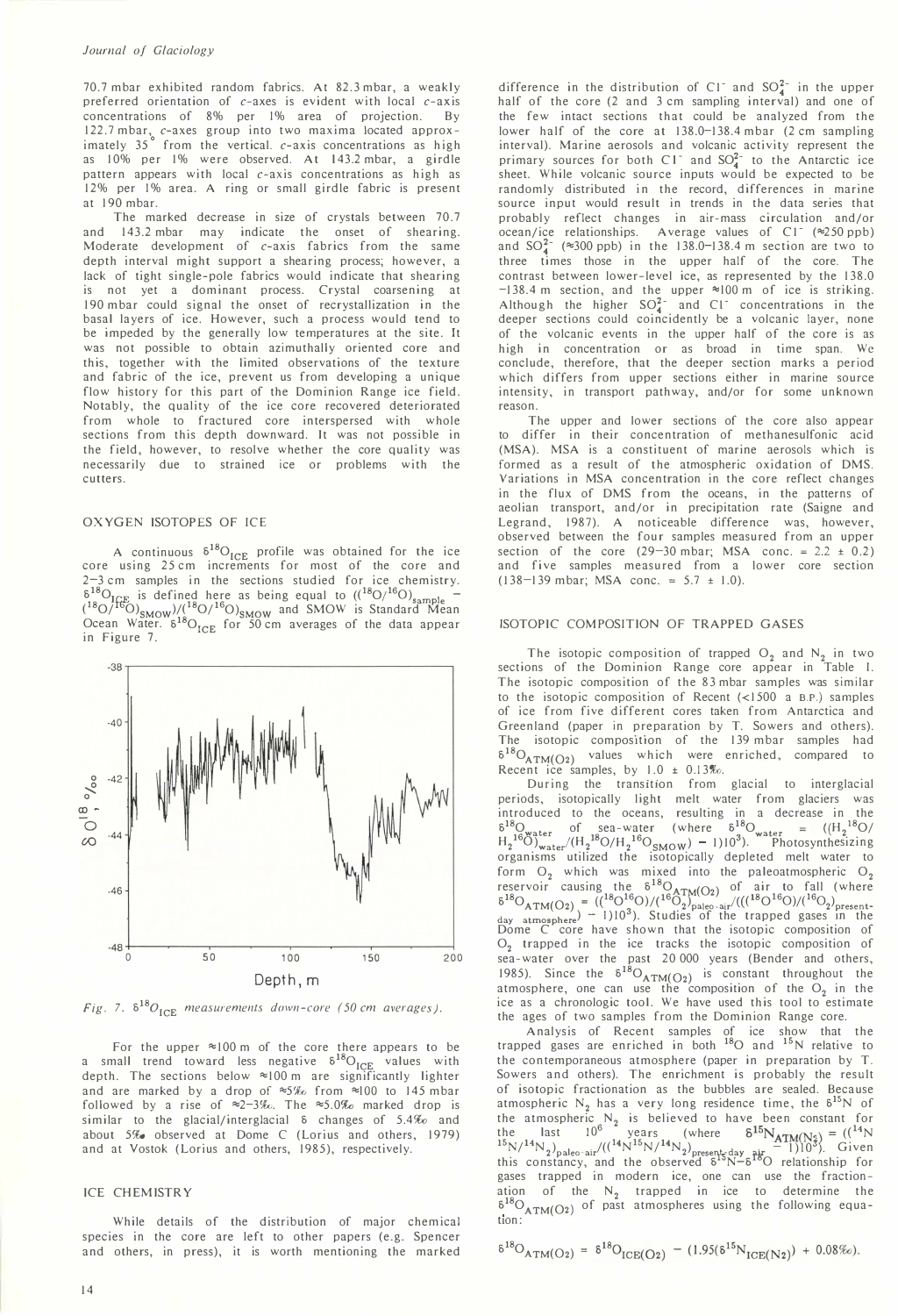#### TABLE I. ISOTOPIC COMPOSITION OF TRAPPED GASES IN DOMINION RANGE ICE

|                              |           | $\delta^{15} N_{\text{ICE}(N_2)}^*$ | $\delta^{18}O_{\text{ICE}(O_2)}$ | $6^{18}O_{ATM(O_2)}$ <sup>†</sup> |
|------------------------------|-----------|-------------------------------------|----------------------------------|-----------------------------------|
| 83 mbar sample               |           |                                     |                                  |                                   |
| $(n = 2)$                    |           |                                     |                                  |                                   |
|                              | Average   | 0.17%                               | 0.37%                            | $-0.07%$                          |
|                              | std. dev. | ±0.01%                              | $±0.02\%$                        | ±0.01%                            |
| 139 mbar sample<br>$(n = 7)$ |           |                                     |                                  |                                   |
|                              | Average   | 0.13%                               | 1.35%                            | $1.00\%$                          |
|                              | std. dev. | $±0.05\%$                           | $±0.02\%$                        | $±0.13\%$                         |

- \* Reported data have been corrrected for the isotopic dependence on the elemental composition (paper in preparation by A.B. Kiddon and others). The data are reported relative to present-day-air,  $\delta^{15}N$ .
- t Isotopic composition of the contemporaneous atmosphere from which the trapped gases were derived, also reported relative to present-day air.

Knowing the  $\delta^{18}O_{ATM(O_2)}$ , one can estimate the age of an unknown trapped gas sample by comparing the measured  $6^{10}O_{ATM}(O_2)$  value with the down-core record of  $6^{10}$ O<sub>ATM</sub> (O<sub>2</sub>) measured in the Dome C core (Bender and others, 1985). Using this  $\delta^{10}O_{ICE(O_2)}$  curve, we assign an ice age for the 139 mbar sample of >10 ka B.P. This age is expressed as a lower limit for two reasons. First, ice is older than the age of the trapped air (Schwander and Stauffer, 1984). Secondly, the  $\delta^{18}O_{\text{ICE}(Q_2)}$  values for the Dome C record were not converted to  $\epsilon^{18}O$ Dome C record were not converted to  $\delta^{10}O_{ATM}(O_2)$  due to lack of  $\delta^{15}N_{\text{ICE}(N_8)}$  measurements. Converting the Dome C  $\frac{6^{18}O}{16^{18}CO}$  to  $\frac{6^{18}O}{16}$   $\frac{6^{18}O}{16}$  values will shift the inferred  $6^{18}O_{ATM(O_2)}$  record closer to the present-day air. By converting the Dome C  $\delta^{10}O_{\text{ICE}(Q_2)}$ , one would increase the age of the Dominion Range 139 mbar samples.

#### SUMMARY AND CONCLUSIONS

The Dominion Range ice-core site is characterized by a mean annual temperature of  $-37.3^{\circ}$ C and a core-base temperature of  $-31.3^{\circ}$ C which is probably close to the basal ice temperature. The mean annual net accumulation is  $\approx$ 35 kg m<sup>-2</sup> a<sup>-1</sup>.

Dominion Range ice is divisible into three main drainage systems and a site close to the ice divide between two of these drainage systems was chosen for the recovery of a 201 m core. Differences between ice-surface and subglacial gradients in the area of the drill site suggest that some amount of lateral strain is imposed on the ice column.

The difference in  $\delta^{18}O_{ICE}$  noted from  $\approx 100$  to  $\approx 145$  mbar in the Dominion Range core is similar to the glacial/interglacial 5 changes observed at Dome C and Vostok. Measurement of  $5^{18}O_{ICE(O_2)}$  and  $5^{15}N_{ICE(N_2)}$  of trapped gases indicates that ice at 139 mbar has an age  $>10$  ka B.P.

If, as inferred from the measurements of  $\delta^{18}O_{ICE}$ ,  $\delta^{18}O_{ICE(D_2)}$ , and  $\delta^{15}N_{ICE(N_2)}$ , the upper approximately half of the core column is Holocene in age and the ice below is glacial, then differences in both crystal size and chemical concentration discussed in this text may be more uniquely defined. While decreases in crystal size in the lower ice may be due partly to shear, they may also simply reflect the cooler temperature of formation present during the glacial period as observed at Dome C (Duval and Lorius, 1980). Furthermore, increases in C1<sup>-</sup> and SO<sup>2</sup><sup>-</sup> concentra-<br>tions may be consistent with increases from Holocene to glacial age as measured from the Byrd core (Ragone and Finelli, 1972; Cragin and others, 1977) and Vostok core (Angelis and others, 1984), and the trend in MSA concentration is similar to that observed from Holocene to glacial ice measured at Dome C by Saigne and Legrand (1987).

The Dominion Range ice core provides relatively easy access to the Holocene record in a site that is potentially climatically sensitive. Were the quality of the lower half of the core better, it could also provide a view through the interglacial/glacial transition and into the last glacial period.

Future papers will document details of the Holocene signal in this region.

#### ACKNOWLEDGEMENTS

We should like to thank J.V. James (Glacier Research Group), H. Rufli (Switzerland), and B. Koci (Polar Ice Coring Office) for their help and friendship in the field. PICO ably recovered the 201 m core. L. Hansen (PICO) designed and provided the thermistor system used in this study. Thanks are also due to VXE-6. J. Dibb (Glacier<br>Research Group) conducted the <sup>210</sup>Pb and total ß-activity measurements and A. Wilson (University of Arizona) the <sup>14</sup>C analysis which were intrumental in the dating of the upper sections of this core. We are greatly indebted to them for their input. L. Preble patiently typed this paper. This research was supported by U.S. National Science Foundation grants DPP-84-00574, DPP-84-11108, and DPP-85-13699.

#### **REFERENCES**

- Angelis, M. de, M. Legrand, J.R. Petit, N.!. Barkov, Ye.S. Korotkevitch, and V.M. Kotlyakov. 1984. Soluble and insoluble impurities along the 950 m deep Vostok core  $(Antarctica)$  - climatic implications. J. Atmos. Chem., 1, 215-239.
- Bender, M., L.D. Labeyrie, D. Raynaud, and C. Lorius. 1985. Isotopic composition of atmospheric  $O<sub>2</sub>$  in ice linked with deglaciation and global primary productivity. Nature, 318(6044), 349-352.
- Cragin, J.H., M.M. Herron, C.C. Langway, jr, and G. Klouda. 1977. Interhemispheric comparison of changes in the composition of atmospheric precipitation during the Late Cenozoic era. In Dunbar, M.J., ed. Polar Oceans. Proceedings of the Polar Oceans Conference ... Montreal, May, 1974. Calgary, Arctic Institute of North America, 617-631.
- Denton, G.H., R.L. Armstrong, and M. Stuiver. 1971. The Late Cenozoic glacial history of Antarctica. In Turekian, K.K., ed. The Late Cenozoic glacial ages. New Haven, CT, and London, Yale University Press, 267-306.
- Drewry, DJ. 1980. Pleistocene bimodal response of Antarctic ice. Nalure, 287(5779), 214-2 16.
- Duval, P. and C. Lorius. 1980. Crystal size and climatic record down to the last ice age from Antarctic ice. Earth Planet. Sci. Lett., 48(1), 59-64.
- Gow, A.J. 1968. Deep core studies of the accumulation and densification of snow at Byrd Station and Little America V, Antarctica. CRREL Res. Rep. 197.
- Langway, C.C., *jr.* 1958. Ice fabrics and the universal stage. SIPRE Tech. Rep. 62.
- Lorius, C., L. Merlivat, J. Jouzel, and M. Pourchet. 1979. A 30, OOO-yr isotope climatic record from Antarctic ice. Nature, 280(5724), 644-648.